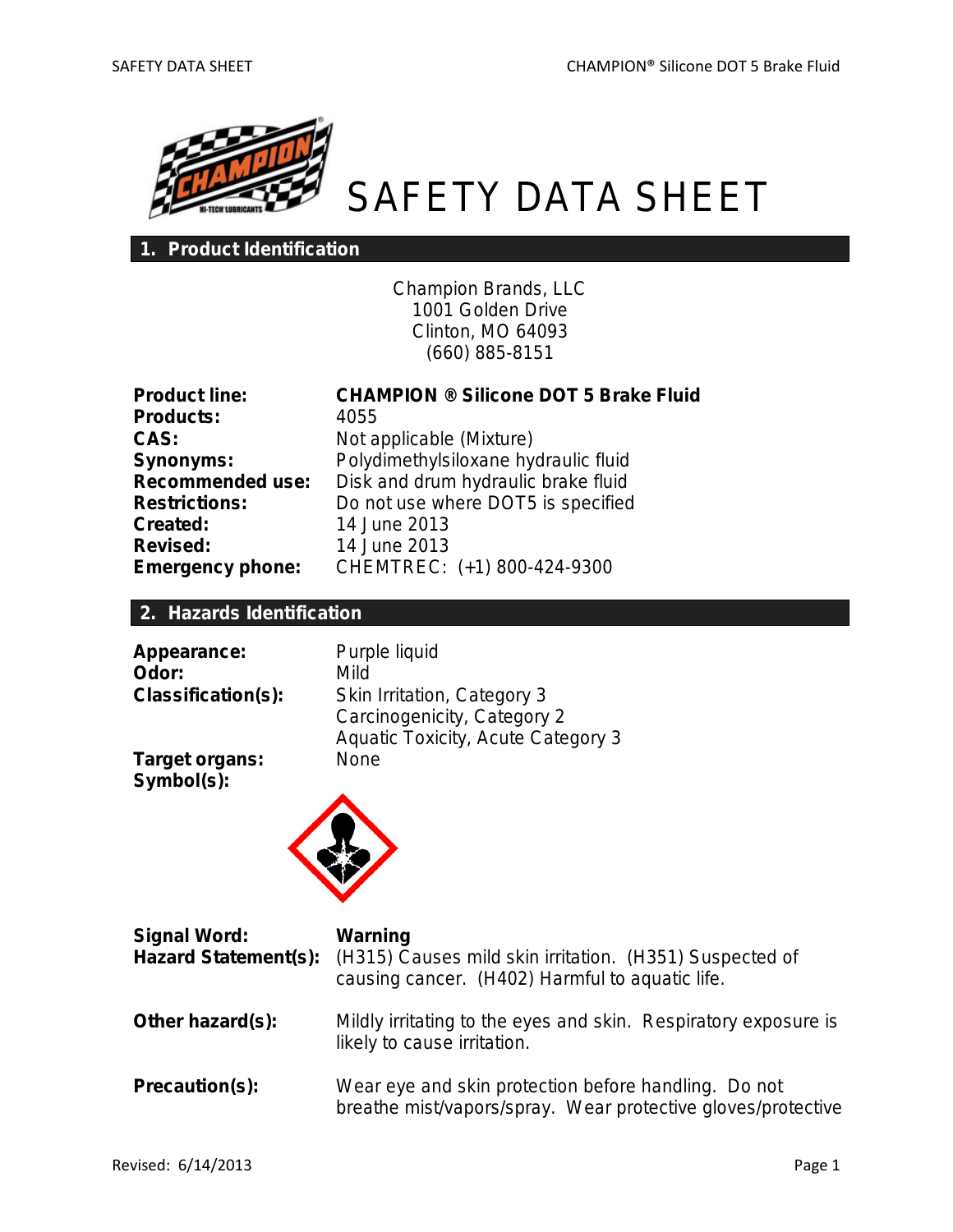|           | clothing. IF IN EYES: Flush with water for 15 minutes and                                          |
|-----------|----------------------------------------------------------------------------------------------------|
|           | consult a physician. Do no ingest. IF SWALLOWED: Do                                                |
|           | NOT induce vomiting. Immediately call a POISON CENTER                                              |
|           | or doctor/physician.                                                                               |
| Disposal: | Keep out of waterways. Check local, national, and<br>international regulations for proper disposal |
|           |                                                                                                    |

**HMIS (estimated): Health – 2 Fire – 1 Instability – 0**

# **3. Composition/Information on Ingredients**

### **Hazardous Ingredients:**

| Component            | CAS No.     | Conc $(wt\%)$ |
|----------------------|-------------|---------------|
| Polydimethylsiloxane | 63148-62-9  | $90 - 100$    |
| Tributylphosphate    | 126-73-8    | l – 5         |
| <b>Additives</b>     | Proprietary |               |

| <b>4. First Aid Measures</b> |                                                                                                                                                                            |  |
|------------------------------|----------------------------------------------------------------------------------------------------------------------------------------------------------------------------|--|
| <b>Eyes</b>                  | Remove contact lenses, if worn. Rinse with running water for<br>at least 15 minutes, lifting upper and lower eyelids<br>occasionally. Seek medical attention.              |  |
| <b>Skin</b>                  | Remove affected clothing and launder before reuse. Wash<br>affected area for at least 15 minutes with soap and running<br>water. If irritation occurs, consult a physician |  |
| <b>Inhalation</b>            | Inhalation is unlikely. If mists or sprays are inhaled, move<br>victim to fresh air. If breathing is difficult, give artificial<br>respiration and consult a physician.    |  |
| Ingestion                    | Do NOT induce vomiting. If a significant volume has been<br>swallowed, consult a physician.                                                                                |  |
| <b>Additional Info</b>       | Not determined                                                                                                                                                             |  |
| <b>Specific Treatments</b>   | Not determined. Treat symptomatically                                                                                                                                      |  |

# **5. Fire Fighting Measures**

| <b>NFPA (estimated):</b> |                                                  | Health $-2$ Fire $-1$ Instability $-0$ |
|--------------------------|--------------------------------------------------|----------------------------------------|
| <b>Flash Point</b>       | $>120^{\circ}$ C / 248 $^{\circ}$ F (calculated) |                                        |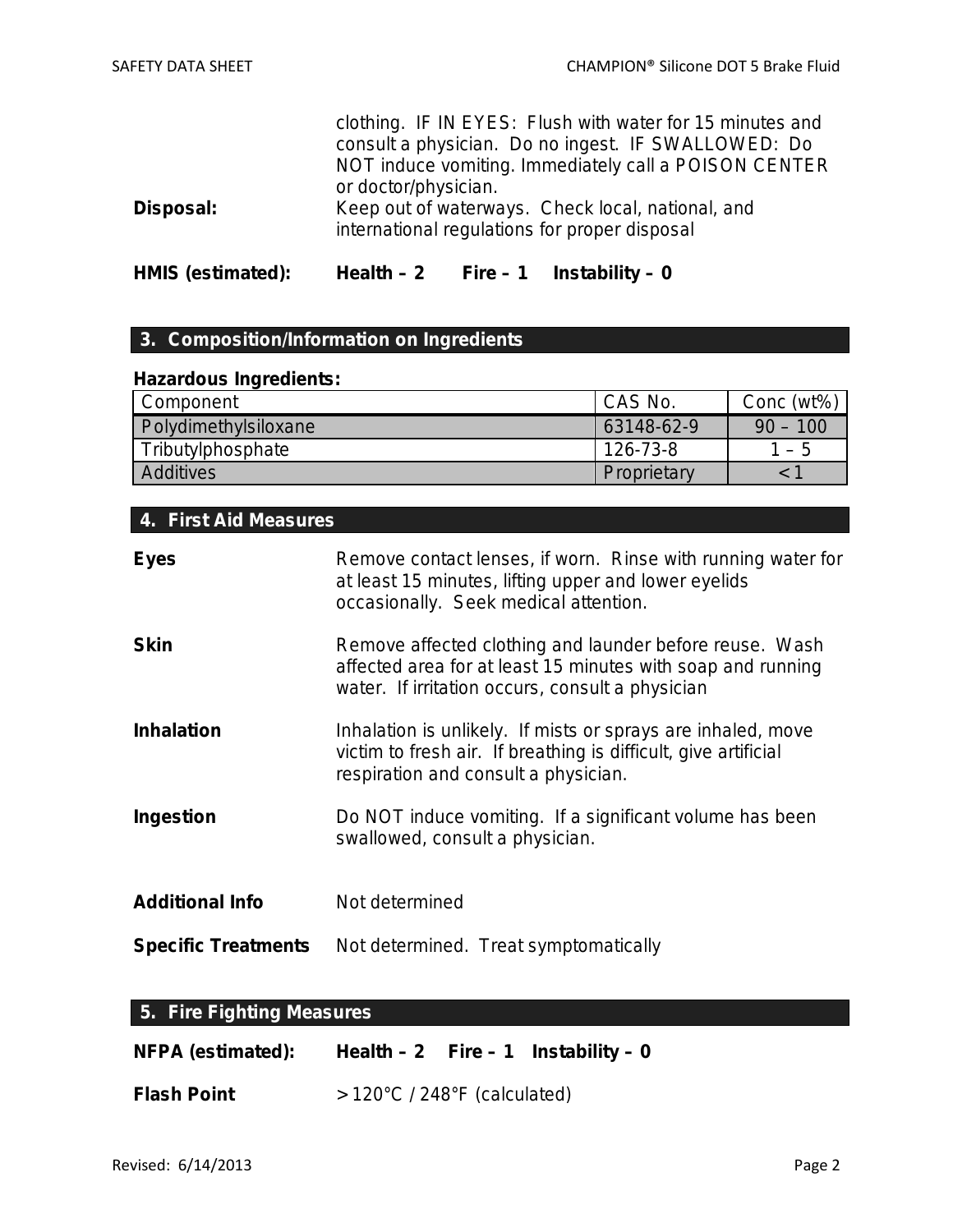- **Extinguishing Media** For small fires use dry chemical or CO<sub>2</sub>. For large fires apply large (flooding) quantities of water from as far away as possible in a spray or mist, or use dry chemical or  $CO<sub>2</sub>$ .
- **Unsuitable Media** Not determined
- **Firefighting Procedures:** Wear a self-container breathing apparatus if necessary based on concentrations of smoke. Evacuate in accordance with emergency planning. Use water spray to keep containers cool

**Unusual Hazards** Not Determined

#### **6. Accidental Release Measures**

**Personal precautions, protective equipment, and emergency procedures:**  Ventilate if released in a confined area. Avoid breathing mists/vapors/spray. Product may present slipping hazard if left on the floor.

- **Environmental precautions:** Avoid release to the environment. Prevent from entering into soil, ditches, sewers, waterways or groundwater
- **Methods for removal:** Use a fluid pump to remove bulk liquid. Residual liquid can be absorbed on inert material. Dispose of contaminated adsorbent as hazardous waste. Wash the area with water after excess product and adsorbent is removed.

### **7. Handling and Storage**

**Max. Handling Temp:** Not determined

- **Procedures:** Use in a well ventilated area. Avoid breathing mists/vapors/spray. Avoid handling hot product where possible. Use appropriate personal protective equipment to avoid contact with skin and eyes. Note the location of nearest emergency shower and eye wash station before use. Store with the lid tightly closed in a cool, dry, well-ventilated place. Do not store near oxidizers. Dispose of spilled or used material in accordance with local, regional, national, and international regulations.
- **Max Store Temp:** Do not store or handle at elevated temperatures.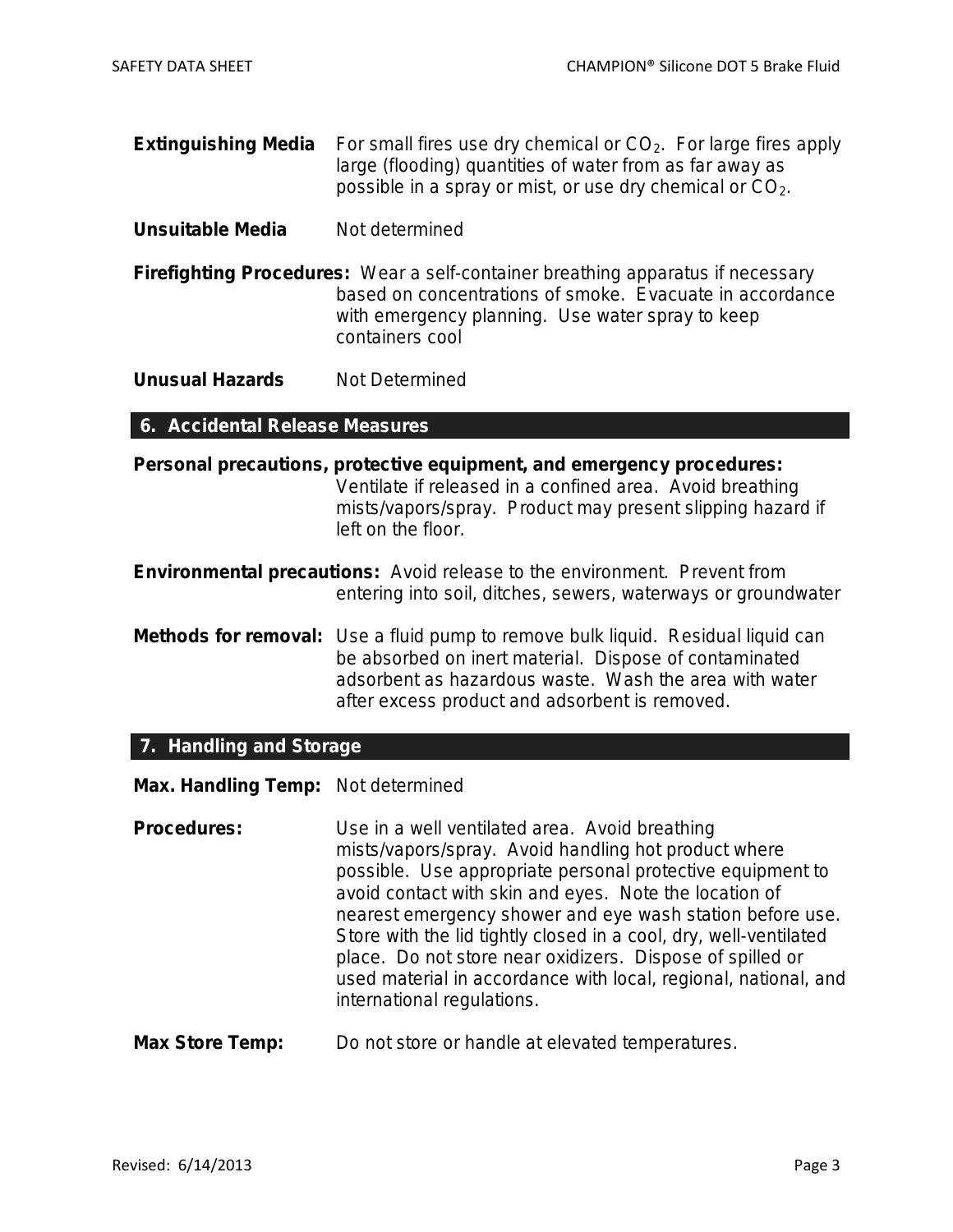#### **8. Exposure Controls/Personal Protection**

#### **Exposure Limits**

### **US Guidelines by component** *Tributylphosphate* OSHA TWA: 0.2ppm ACGIH TWA: 0.2ppm

**Other Exposure Limits:** Not determined

**Engineering Controls:** Use in a well ventilated area. Local and general ventilation should keep methanol vapor concentration below permissible limits. Where exposure potential exceeds recommended limits, use a NIOSH/OSHA approved supplied air respirator as recommended.

### **Personal Protective Equipment**

| <b>Respiratory:</b> | Use a NIOSH or CEN approved full-face respirator with multi-<br>purpose combination or type ABEK respirator cartridges as a<br>backup to engineering controls. If the respiratory is the only<br>means of protection, use a full-face supplied air respirator |
|---------------------|---------------------------------------------------------------------------------------------------------------------------------------------------------------------------------------------------------------------------------------------------------------|
| Eye:                | Use tightly-fitting chemical splash goggles. Use face shield,<br>especially where splashing is likely to occur                                                                                                                                                |
| Gloves:             | Use nitrile, butyl, viton, or fluoroelastemer gloves. Even<br>appropriate materials may degrade after prolonged exposure<br>with product.                                                                                                                     |
| Clothing:           | Use chemical resistant pants and jackets, preferably of butyl<br>or nitrile rubber                                                                                                                                                                            |
| Other:              | Locate the nearest eyewash station and safety shower before<br>handling this product. Limit exposure whenever possible.                                                                                                                                       |
| Hygiene:            | Wash thoroughly after handling this product.                                                                                                                                                                                                                  |

### **9. Physical and Chemical Properties**

| Appearance            | Purple liquid  |
|-----------------------|----------------|
| Odor                  | Mild           |
| <b>Odor threshold</b> | Not determined |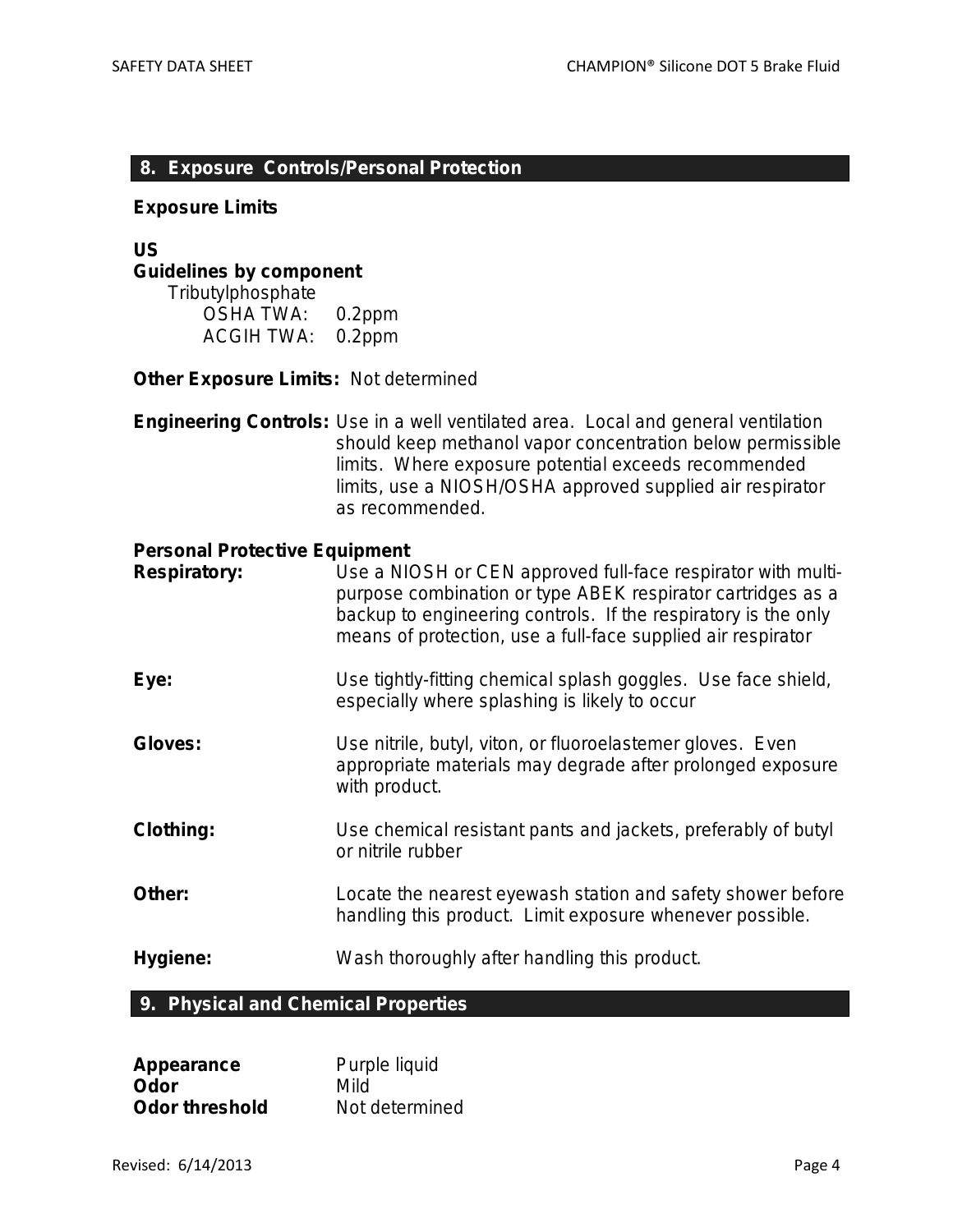| рH                                       | Not determined                          |
|------------------------------------------|-----------------------------------------|
| <b>Melting Point</b>                     | Not determined                          |
| <b>Initial Boiling Pt</b>                | $> 260^{\circ}$ C / 500 $^{\circ}$ F    |
| <b>Flash Point</b>                       | > 120°C / 248°F                         |
| <b>Evaporation Rate</b>                  | Not determined                          |
| <b>Upper Flammable Lm</b> Not determined |                                         |
| <b>Lower Flammable Lm</b> Not determined |                                         |
| <b>Explosive Data</b>                    | Not determined                          |
| <b>Vapor Pressure</b>                    | Not determined                          |
| <b>Vapor Density</b>                     | Not determined                          |
| <b>Volatile Organics</b>                 | Not determined                          |
| <b>Density</b>                           | 0.985 mg/cu. cm $@25.0^{\circ}$ C       |
| <b>Solubility</b>                        | Insoluble in water and organic solvents |
| $K_{ow}$                                 | Not determined                          |
| <b>Viscosity</b>                         | 42.7 mm/s <sup>2</sup> @ 40°C           |
| <b>Autoignition Point</b>                | Not determined                          |
| <b>Decomposition Temp</b> Not determined |                                         |

# **10.Stability and Reactivity**

| <b>Stability</b>           | Material is normally stable at ambient temperatures and<br>pressures.                                                                                                                                              |
|----------------------------|--------------------------------------------------------------------------------------------------------------------------------------------------------------------------------------------------------------------|
| <b>Decomposition Temp</b>  | Not determined                                                                                                                                                                                                     |
| Incompatibility            | Keep away from strong oxidizers and strong bases.                                                                                                                                                                  |
| Polymerization             | Will not occur                                                                                                                                                                                                     |
|                            | Thermal Decomposition Primarily oxidizes to carbon dioxide and silicon dioxide in<br>normal combustion conditions. In lower oxygen environments<br>carbon monoxide, formaldehyde, or formic acid may be<br>formed. |
| <b>Conditions to Avoid</b> | Keep away from strong oxidizers as reaction may occur                                                                                                                                                              |

# **11.Toxicological Information**

### **- Acute Exposure –**

| <b>Eye Irritation</b>         | May cause mild to moderate irritation of the eye if exposed to<br>liquid or in high vapor concentrations. May cause irritation,                                       |
|-------------------------------|-----------------------------------------------------------------------------------------------------------------------------------------------------------------------|
| <b>Skin Irritation</b>        | tearing, or burning of the eyes.<br>Expected to be mildly irritating to the skin. Symptoms of<br>irritation may include redness, drying, and cracking of the<br>skin. |
| <b>Respiratory Irritation</b> | High vapor concentrations may cause transient irritation to<br>the respiratory system.                                                                                |
| <b>Dermal Toxicity</b>        | This product can be absorbed through the skin. Limit<br>exposure to skin where possible.                                                                              |
| <b>Inhalation Toxicity</b>    | Toxicity is similar to that for oral ingestion, though this<br>exposure mode is far less likely to occur.                                                             |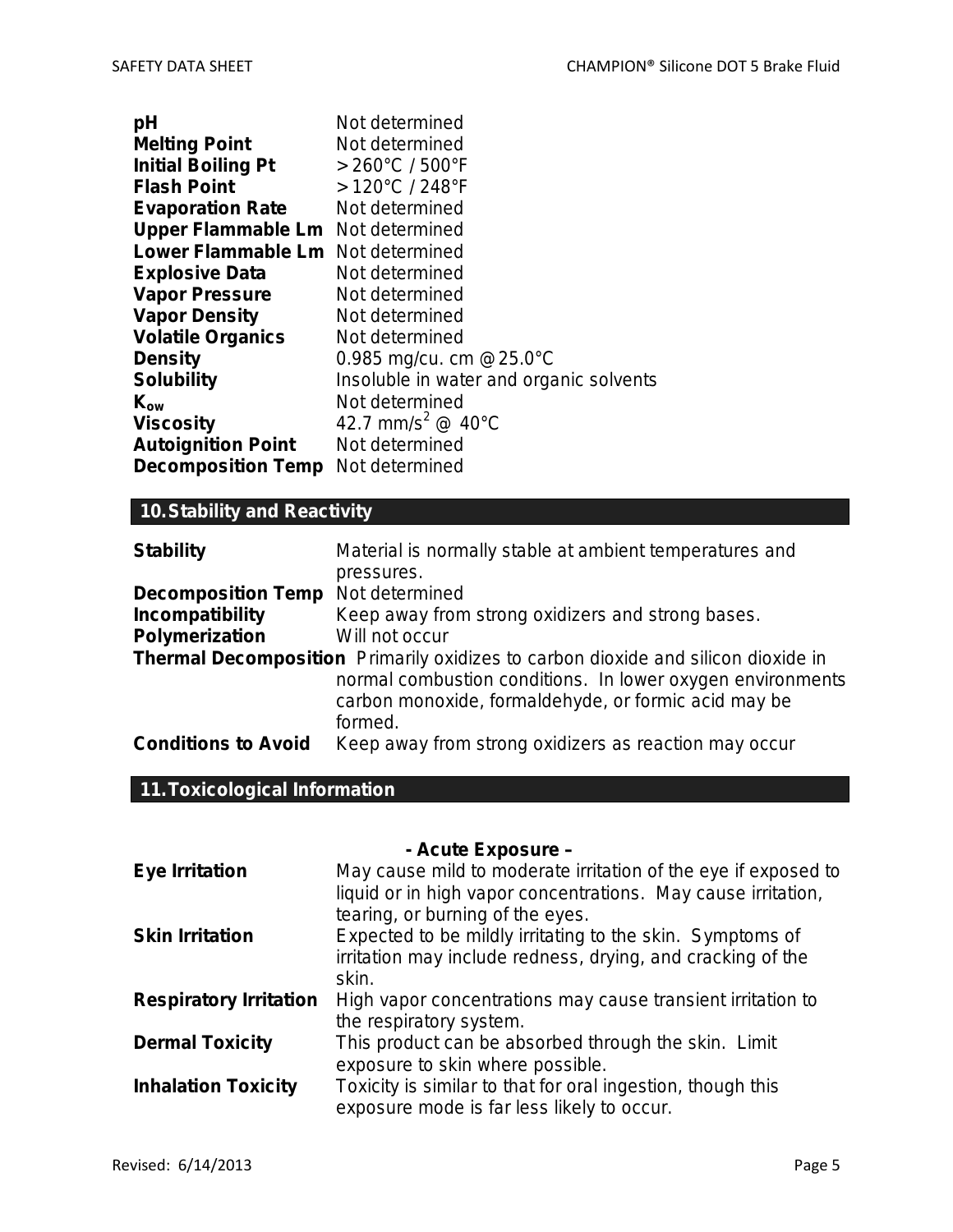| SAFETY DATA SHEET                                     | CHAMPION® Silicone DOT 5 Brake Fluid                                                                                                                                                                                                                          |
|-------------------------------------------------------|---------------------------------------------------------------------------------------------------------------------------------------------------------------------------------------------------------------------------------------------------------------|
| <b>Oral Toxicity</b>                                  | Low order of toxicity, not expected to cause injury under                                                                                                                                                                                                     |
| <b>Aspiration Hazard</b>                              | normal exposure conditions.<br>This product is of low risk for aspiration due to viscosity. Do<br>NOT induce vomiting, as this increases risk of aspiration.                                                                                                  |
|                                                       | - Chronic Exposure -                                                                                                                                                                                                                                          |
| <b>Chronic Toxicity</b>                               | This product may cause dryness or defatting of the skin,<br>dermatitis, or may aggravate existing skin conditions.                                                                                                                                            |
| <b>Carcinogenicity</b>                                | This product and its components are NOT listed by the IARC,<br>NTP, ACGIH, or OSHA as carcinogens. Tributylphosphate in<br>this product has been found tumorigenic in rats and mice<br>(oral exposure) by RTECS criteria (Kidney, Ureter, Bladder,<br>Liver). |
| <b>Mutagenicity</b>                                   | No data available                                                                                                                                                                                                                                             |
| <b>Reproductive Toxicity</b>                          | Not likely based on exposure to product. Tributylphosphate<br>in this product has been linked to growth abnormalities in<br>newborn rats (oral)                                                                                                               |
| <b>Teratogenicity</b>                                 | Not likely based on exposure to product. Tributylphosphate<br>in this product has been linked to fetotoxicity in rats (oral)                                                                                                                                  |
|                                                       | - Additional Information -                                                                                                                                                                                                                                    |
| <b>Target organ toxicity</b>                          | Product is does not exhibit specific organ toxicity.<br>Tributylphosphate in this product has been linked to tumors of<br>the bladder, kidney, ureter, and liver in rats and mice.                                                                            |
| <b>Synergistic effects</b><br><b>Pharmacokinetics</b> | No data available<br>No data available                                                                                                                                                                                                                        |

# **12.Ecological Information**

### **- Environmental Toxicity –**

| <b>Freshwater Fish</b>                                         | Acute $LC50 > 170$ mg/L (96h, goldfish)                    |  |  |  |
|----------------------------------------------------------------|------------------------------------------------------------|--|--|--|
| Freshwater Invertebrates Acute EC50 > 70mg/l (48h, water flea) |                                                            |  |  |  |
| Algae                                                          | Acute EC50 > 20mg/l (72h, green algae)                     |  |  |  |
| <b>Saltwater Fish</b>                                          | Not determined                                             |  |  |  |
| <b>Saltwater Invertebrates</b> Not determined                  |                                                            |  |  |  |
| <b>Bacteria</b>                                                | Not determined                                             |  |  |  |
| <b>Miscellaneous</b>                                           | Not determined                                             |  |  |  |
| - Environmental Fate -                                         |                                                            |  |  |  |
| <b>Biodegradation</b>                                          | No data available. Expected to have little to no           |  |  |  |
|                                                                | biodegradation potential and likely to degrade primarily   |  |  |  |
|                                                                | through photochemical oxidation                            |  |  |  |
| <b>Bioaccumulation</b>                                         | Product adheres to soil and is unlikely to be absorbed by  |  |  |  |
|                                                                | organisms. Tributylphosphate in this product has an BCF of |  |  |  |
|                                                                | $21 - 35.$                                                 |  |  |  |
| <b>Soil Mobility</b>                                           | Product tightly adsorbs to soil, slowly evaporates and     |  |  |  |
|                                                                | oxidizes at environmentally relevant temperatures          |  |  |  |
|                                                                |                                                            |  |  |  |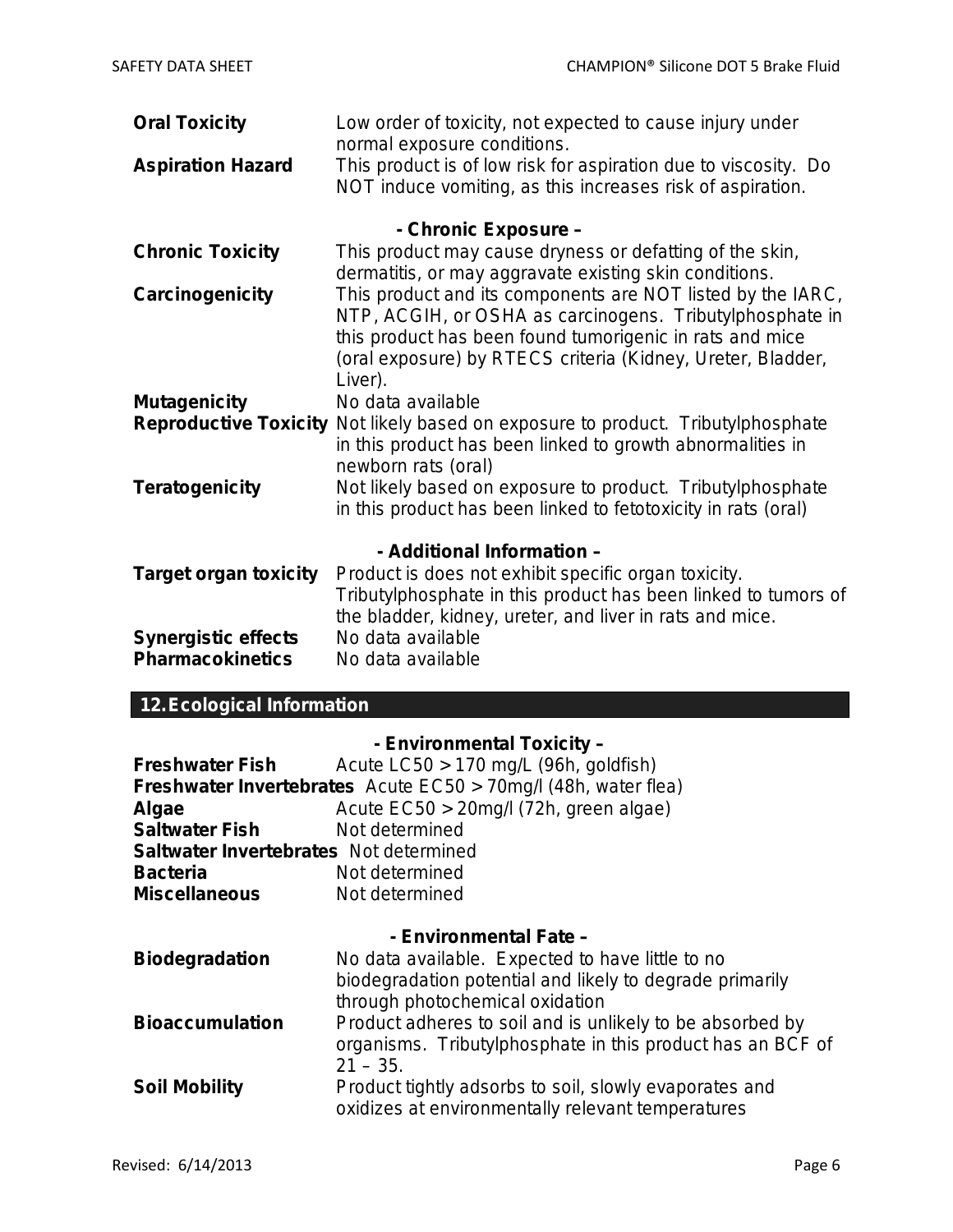### **Other Effects** Not determined

#### **13. Disposal Considerations**

#### **Disposal Considerations**

All disposal practices must be in accordance with local, regional, national, and international regulations. Store material for disposal as indicated in Section 7. Disposal by controlled incineration or by secure land fill may be acceptable – review applicable regulations or regulatory bodies before making disposal decisions.

### **Contaminated Containers or Packaging**

Do NOT weld, cut, or grind empty containers. Dispose of empty containers in accordance with local, regional, national, and international regulations

#### **14. Transportation Information**

Description shown may not apply to all shipping situations. Consult applicable shipping codes to determine any additional shipping requirements

| <b>US DOT</b>    | Not dangerous goods |
|------------------|---------------------|
| <b>IMDG</b>      | Not dangerous goods |
| <b>ICAO/IATA</b> | Not dangerous goods |

### **15.Regulatory Information**

|                                        |                                                                                                             | - Global Chemical Inventories/Regulations -            |  |
|----------------------------------------|-------------------------------------------------------------------------------------------------------------|--------------------------------------------------------|--|
| <b>USA</b>                             |                                                                                                             | All components of this material are on the US TSCA     |  |
| Other TSCA Reg.                        | None known                                                                                                  |                                                        |  |
| EU                                     | No information available                                                                                    |                                                        |  |
| <b>New Zealand</b>                     | <b>Regulations</b>                                                                                          | May require notification before sale under New Zealand |  |
| Canada                                 | No information available                                                                                    |                                                        |  |
| <b>Canada WHMIS</b>                    | Not determined                                                                                              |                                                        |  |
|                                        |                                                                                                             | - Other U.S. Federal Regulations -                     |  |
|                                        | <b>SARA Ext. Haz. Subst.</b> No components listed as Extremely Hazardous Substances<br>list. See 40 CFR 355 |                                                        |  |
| SARA Sect. 313                         | No components of this product are subject to reporting under<br>SARA Title III, Section 313. See 40 CFR 372 |                                                        |  |
| <b>SARA 311/312 Class</b> Acute Hazard |                                                                                                             | - YES                                                  |  |
|                                        | Chronic Hazard                                                                                              | $- NO$                                                 |  |
|                                        | Fire Hazard                                                                                                 | - NO                                                   |  |
|                                        |                                                                                                             |                                                        |  |

*Reactivity Hazard -* NO